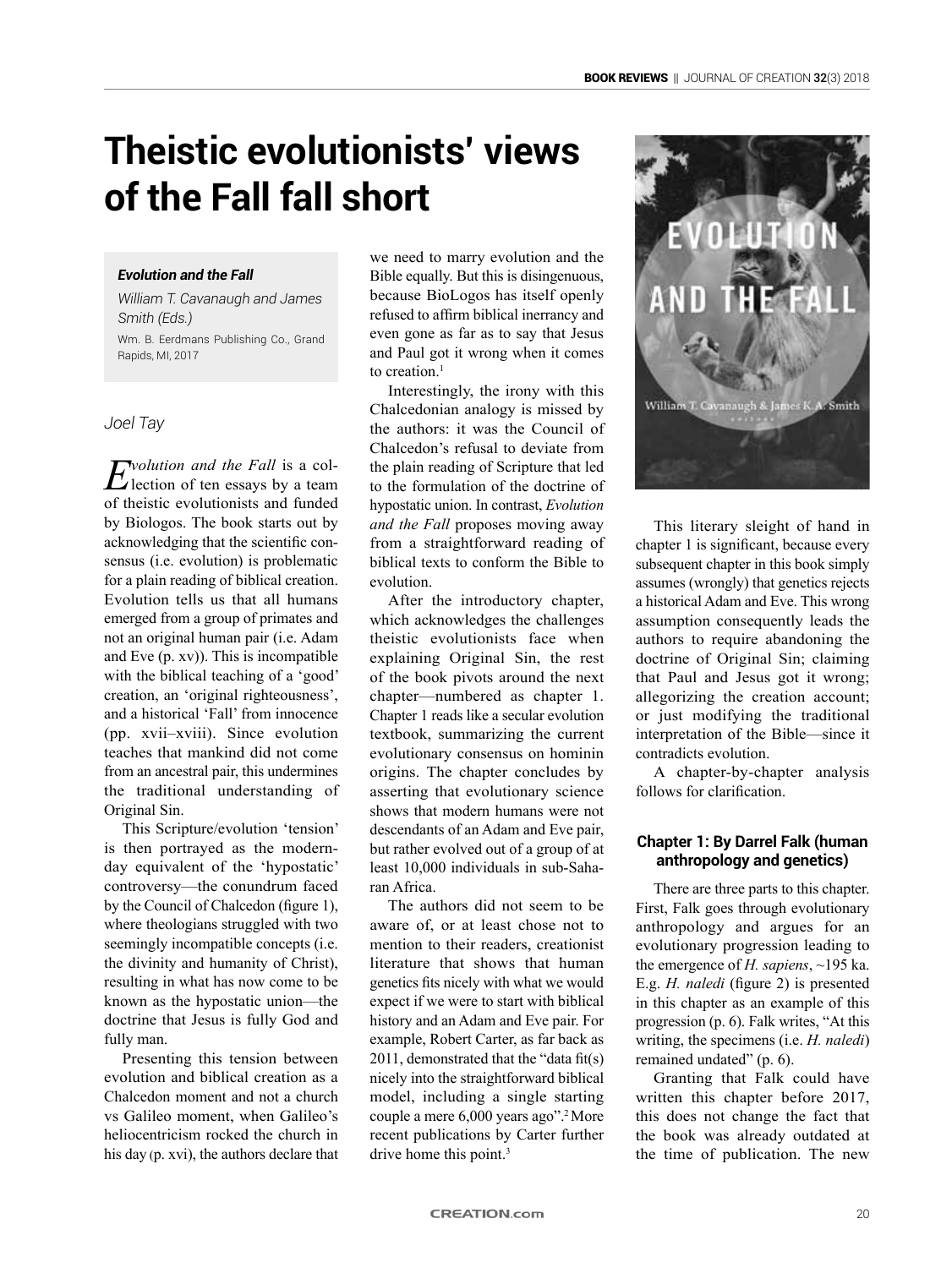dates for *H. naledi* contradict Falk's evolutionary expectations. Peter Line explains that *H. naledi* was first thought to be at least 1.8 Ma, existing before the first occurrence of *H. erectus*, but a phylogenetic study in 2016 dated it at 912 ka. By May 2017, it was redated at 236 ka to 414 ka. And, finally, a radiocarbon date of 33.0 ka to 35.5 ka was also obtained, but this was rejected altogether as it did not fit the evolutionary timescale.<sup>4</sup> The currently accepted date for *H. naledi* is 236–335 ka.

The evolutionary 'science' had already moved on before Falk's chapter was even published—three times! Similarly, he dates *H. sapiens*  as first appearing around 200 ka, although since the middle of 2017, the evolutionary paradigm has already redated the oldest *H. sapiens* found at 300 ka, in Jebel Irhoud, Morocco making *H. sapiens* contemporaneous to *naledi, erectus,* and Neandertals. So this book is already outdated by evolutionary standards! Yet this ever-changing evidence is supposed to be the firm 'scientific consensus' that Falk insists demands the reinterpretation of Genesis. Furthermore, Christopher Rupe and John Sanford, in their newly published book *Contested Bones*, have now convincingly concluded that *H. naledi* is simply just a "degenerant human population that lived in isolation".5

The second part focuses on genetics. Falk claims that the number of mutations present in humans cannot be traced back to a human ancestral pair. This ignores Robert Carter's research from as far back as 2011, which demonstrates that, contrary to the claims of BioLogos, the genetic data actually fits well with biblical teaching that all humans descended from a human pair.<sup>6</sup> Once again, Falk is found guilty of using outdated science at best, or, at worst, being ignorant of the published works on the subject.

Falk ends his chapter arguing that natural selection alone requires too much 'luck' to account for the evolution of man; thus, it makes more sense to view human evolution as an act of divine providence. Here again, we see Falk's inconsistency, where he is willing to invoke a miracle for the evolution of man—to account for 'luck', but is not willing to invoke a miracle for biblical creation when the Scripture is clear.



**Figure 1.** Artist's impression of the Council of Chalcedon, AD 451 **impossible not to be a sinner. Original** 

### **Chapter 2: Celia Deane-Drummond (theology)**

The last century has seen the gradual acceptance of evolution by Roman Catholic Popes. Thus, the author concludes, theologians today do not have to be afraid of science even if it changes all the time. After all, theology is also constantly being revised with each passing generation. According to Deane-Drummond, Roman Catholicism teaches that death did not enter the world through sin. Instead, original sin simply means that man "ought to possess divine grace but does not do so" (p. 32).

Niche Construction Theory (NCT) is the idea that changes made by a creature to its environment affect selection pressure; and selection pressure in turn affects the creature's very own evolution and that of those that share its environmental niche. In this sense, creatures become co-directors of their own evolution (pp. 33–34). Reinterpreting the Fall within the context of NCT, she interprets the Fall as "a spreading of destructive behaviour", where those who fail to cooperate with others in community are labelled as sinners and punished accordingly. She rejects the "literal figures of Adam and Eve or a literal paradisiacal Eden before the Fall" (pp. 35–36).

She insists that the Apostle Paul is mistaken for thinking of Adam "as a single individual in whose sin all humanity in subsequent generation" participates (p. 46). Instead, the Fall is re-interpreted to represent the failure of the human race to achieve its potential: "... the ideal state should be viewed in community relationships, including multispecies relationship with other creatures, and that the Fall results in a distortion in those relationships" (p. 43). Original Sin, according to Deane-Drummond, is not required for the Christian faith (p. 44). Instead, original sin just means that we are born into an imperfect community where it is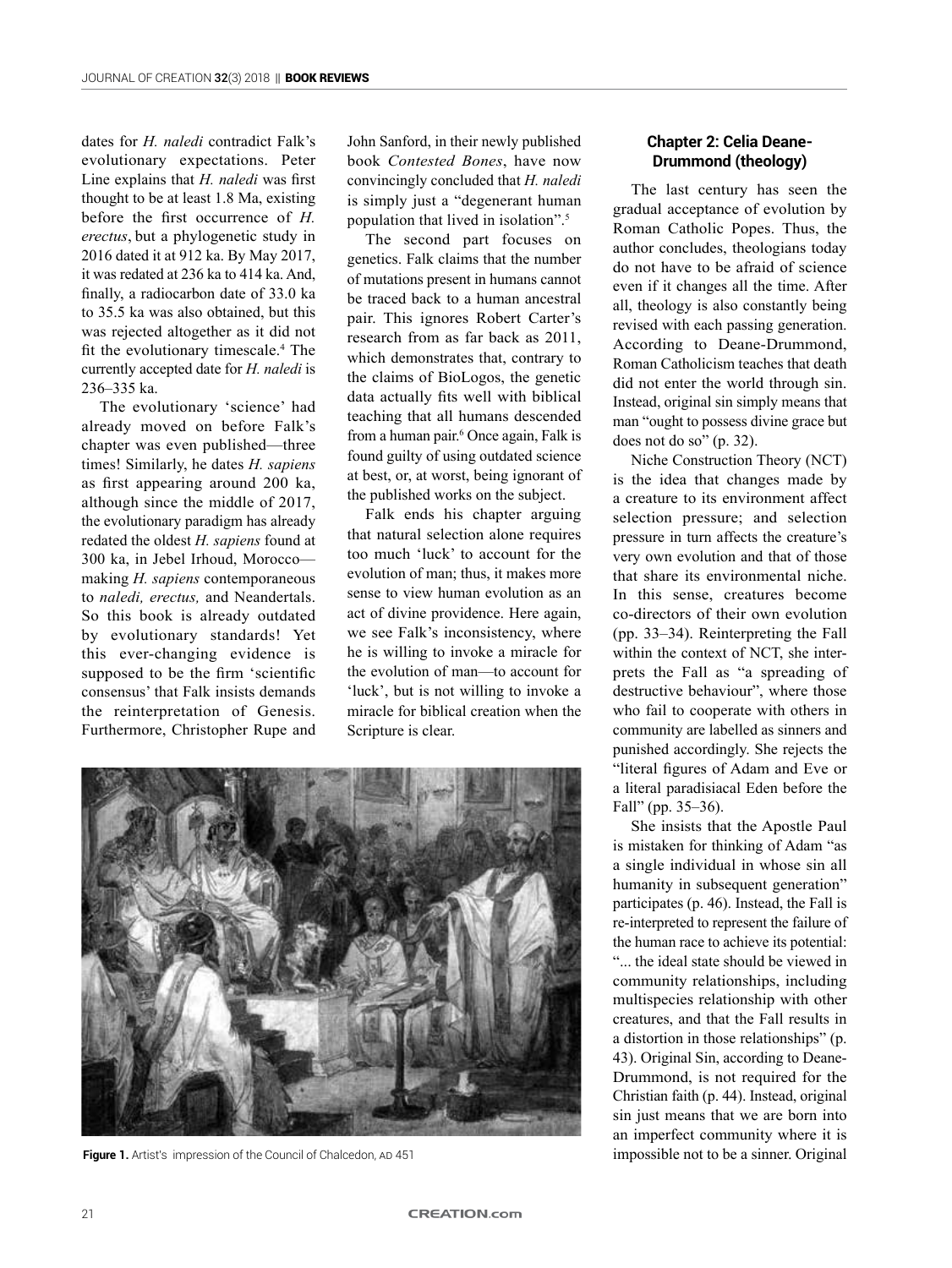sin has nothing to do with inherited guilt (p. 45).

#### **Chapter 3: James Smith (philosophy)**

According to the Smith philosophy, the Fall offers "a theological account of human origins that doesn't jeopardize the goodness of God or human responsibility" (pp. 49–50). Since he believes that the goodness of creation preserves the doctrine of the goodness of God (p. 53), he reasons that goodness necessarily existed prior to evil, and that creation was *ex nihilo* (pp. 52–53). However, he sees the traditional teaching of human descent from an original human couple as clearly contradicting evolution. To reconcile Scripture with evolution, Smith suggests that it is possible to recognize that humanity descended from a larger pool of individuals and yet still affirm that God has created man in his image.

Smith goes on to suggest that the Fall is not a literal historical event where Adam and Eve 'fell' into sin because of a decision they made. Such an understanding would certainly contradict evolution. But it might be possible, he suggests, to reject the "punctiliar aspect of the traditional model" and yet retain a "temporal, historical" understanding of the Fall. That is, Smith is saying that we can reject that the Fall was a literal one-time event in one sense, and yet separately affirm its historicity within a theological framework as a kind of 'episode-in-process' (p. 63). This modification to the traditional interpretation is necessary "if we—for theological reasons—are going to take the science seriously" (p. 58).

As a reader, this comes across as eerily similar to the Barthian Neoorthodox doctrine of the *Geschichte vs Historie* divide, where one can claim that an event happened in the theological sense, all the while denying it occurred as a real historical event. Notice how the Bible is always reinterpreted so as to fit evolution. Belief in evolution is never questioned.

## **Chapter 4: J. Richard Middleton (Old Testament)**

*H. sapiens* are asserted to have evolved 200,000 years ago from a population of 2,000 to 10,000 individuals (p. 67). This contradicts



**Figure 2.** *H. naledi* skull recreated by digital reconstruction of fossil fragments from different individuals at the fossil site

the biblical account. Creationists, in particular, assume the "Bible intends to teach a true scientific account of cosmic origin—including a young earth and the discontinuity of species (particularly the discontinuity of humans from other primates)" (p. 668). Unfortunately, Richard Middleton promotes another straw man argument here when he wrongly claims that biblical creationists believe in the fixity of species—yet another example of the shoddy scholarship that pervades the entire book.

Middleton asserts that a straightforward reading of creation "clearly contradicts ... modern science" (p. 68). He claims that the doctrine of 'Original Sin' is not required for creedal orthodoxy even if, at a superficial level, the biblical origin of evil and the Fall seem to contradict evolutionary biology (p. 69). Rejecting Stephen Jay Gould's Non-overlapping Magisteria (NOMA), where theological truth and scientific truths belong in different conceptual domains and thus do not contradict one another (p. 69), Middleton thinks that science should shape our theology (p. 70). Thus, Middleton uses the evolutionary history of *H. sapiens* as the interpretive framework for the Fall (p. 72).

## **Chapter 5: Joel Green (New Testament)**

Green wrongly asserts that the traditional view, where we are accountable for the actions of Adam, is a "historical and moral non-starter" (p. 99). Furthermore, he wrongly claims that biology tells us that it is absurd to believe in a single original couple that divided history into a pre-Fall and post-Fall era. Since Original Sin is never mentioned in the ecumenical creeds, Green asserts that an acceptance of this doctrine is not a requirement for orthodoxy (p. 99). He ignores that creeds were responses to particular heresies, e.g. the Nicene Creed refuted the Arian heresy.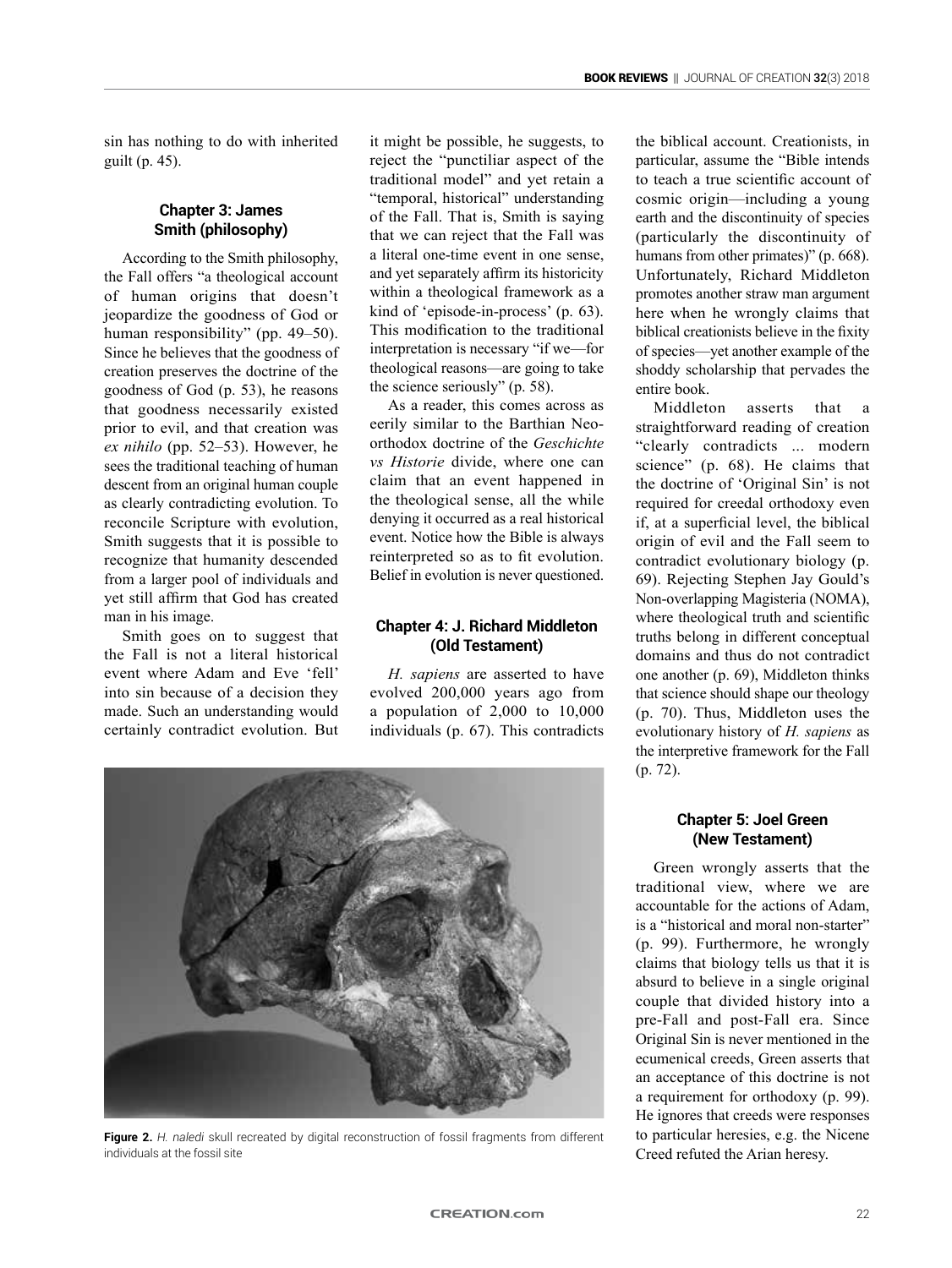Green asserts that the whole church has never reached a consensus on Original Sin. Here, he fails to inform his readers that the Western church certainly followed Augustine (figure 3) and rejected Pelagius, and while not ecumenical in the sense of uniting the Eastern and Western church, the Council of Orange (529) clearly declared a rejection of Original Sin to be heresy. Continuing from this error, Green asserts that the Bible never teaches that sin is a physical inheritance. Physical inheritance of sin, according to Green, is a much later development by Christian theologians. Appealing to a liberal understanding of the early church and its tradition, he asserts that second temple literature never understands sin as an inherent human condition (pp. 114–115). Paul and James are said to have assumed sin's heritability and its corporate dimensions through Adam, but only in the sense of sin's influence and pattern.

James' emphasis is that God is not the author of sin, while Paul's emphasis was the pattern set for all humanity by Adam (p. 116). However, neither Paul nor James teaches that sin is passed down through procreation.

Since evolutionary biology has undermined the idea that sin was imputed to all humanity through Adam and Eve, Green rejects the 'Fall' as a real historical event and concludes that the biblical account of the Fall does not require belief in original sin (p. 144–146).

## **Chapter 6: Aaron Riches (theology)**

Aaron Riches tells us that the Catholic Church has always affirmed a historical Adam whose deed brought sin into this world. However, evolution teaches that the human race was derived form an ancestral population of around 10,000 individuals. Thus,

**Table 1.** Explanation of how Middleton allegorizes the creation account as symbolic of man's struggle

| Symbol                   | <b>Meaning</b>                                                                                                                                       |
|--------------------------|------------------------------------------------------------------------------------------------------------------------------------------------------|
| Adam                     | Archetype of humankind. Earth Creatures, just like animals (p.<br>$73 - 74$                                                                          |
| Eden                     | Ancient Near East sacred grove where dirt is transformed into<br>God's image (p. 74)                                                                 |
| Image of God             | At the end of hominid evolution, H. sapiens represents God in the<br>world. (p. 75-76)                                                               |
| Garden                   | Manifestation of God's presence through God-glorifying culture<br>$(p.76 - 77)$                                                                      |
| Tree of Life             | Wisdom (Proverbs 3:18) and earthly flourishing (p. 79)                                                                                               |
| I ife and death          | Life conformed to God's wisdom (p. 79)                                                                                                               |
| Genesis 3:15             | Not Protoevangelium (p. 91), but a struggle with the snake, a<br>symbol of human ethical choice (p. 86) and man's struggle with<br>idolatry (p. 91). |
| Genesis 6                | Increasing sinfulness: the communal and systematic evil we are<br>born into (p. 96)                                                                  |
| Violence before the Fall | Not a problem in the beginning since it is only sin after a creature<br>evolves the ability to understand the word 'No!' (p. 83)                     |

the creation account has been relegated to a mere myth. We're told there was no original Adam, and thus actions purported to have been committed by him cannot be responsible for the negative experience of human history. To reconcile Genesis with evolution, we're told we must interpret Genesis as a poetic and powerful allegory (p. 120); instead of looking at Adam and interpreting Christ through Adam, we should look at Christ to understand Adam, Adam is the type; Christ is the archetype.

Riches's error should be obvious to any discerning Christian: Adam is never called the first Christ in Scripture. Instead, in 1 Corinthians 15, it is the other way around—Jesus Christ is called 'the last Adam', in contrast to the 'first man, Adam'. In an attempt to avoid the clear historical teaching of the Creation Week, Riches resorts to turning theology on its head.

# **Chapter 7: Brent Waters (ethics)**

The author posits that the creation account represents the impulse to overcome human limitations through our own effort. He gives the example of humans' attempt to overcome aging and death through the use of technology—something he calls 'transhumanism'. Prosthetic limbs, organs, and artificial blood vessels, he says, are examples of this war against our mortality. He considers transhumanism a heretical mutation of Christian eschatology. Instead, he encourages Christians to recognize their own fallenness and their need for forgiveness and to forgive.

# **Chapter 8: Norman Wirzba (theology and ecology)**

Wirzba claims that original sin is the lack of awareness that God is all in all. The creation account is about the way things now are contrasted with the way they could be if the world were to participate fully in God's rule. Creation lays out the responsibilities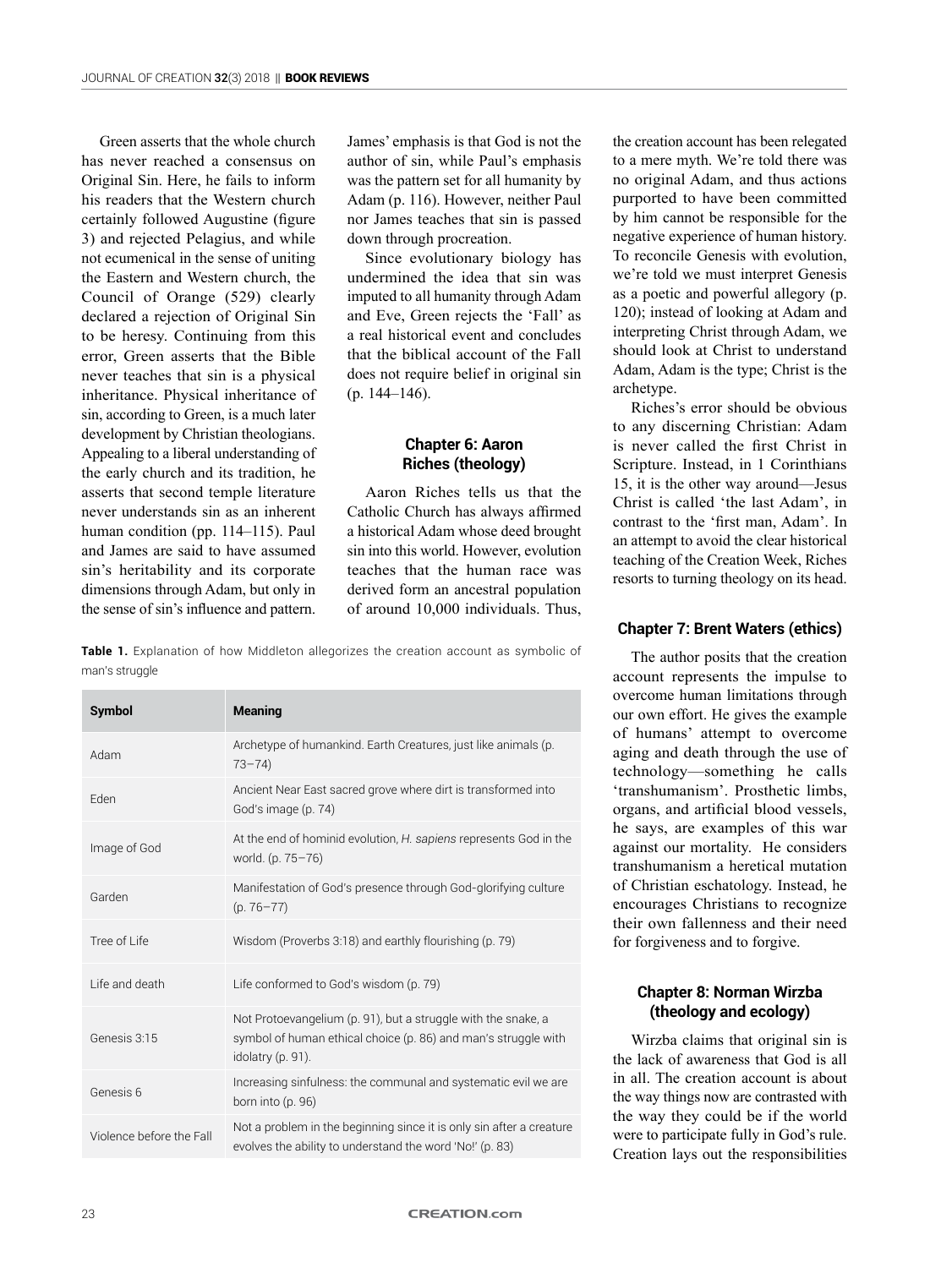of humans. Christ is the lens that helps us interpret creation and whether the world is flourishing or fallen, and the Fall is an account of struggle. Creation is not teaching us the science of origins. Rather, it tells us about God and his reconciliation of all creatures to Himself. Taken this way, creation gives voice to the mission of the church, theosis, sin, and the meaning of life. Lastly, fallenness is interpreted as a description of a creature's inability or refusal to find its fulfillment in God and divine love.

## **Chapter 9: William Cavanaugh (politics)**

Cavanaugh tells us that the rejection of 'the Fall' in Genesis has political rather than scientific roots. He gives an overview of important philosophers (especially Locke and Hobbes) and shows how their view shaped their politics. Historically, 'the Fall' served medieval politics by contrasting the difference between the world in its broken state and that of the biblical utopia. This emphasis on 'the Fall' waned away over time in early modern political theory and was replaced by a view that politics is a response to the fallenness in nature. Finally, he asserts that in the long run science will be increasingly divorced from theology and from the church, and it will be increasingly divorced from teleology, with 'the Fall' eventually being discarded as a quaint myth.

## **Chapter 10: Peter Harrison (history of science/religion)**

Harrison is a noted historian on the history of religion and science.<sup>7</sup> He writes that young-earth creationism is associated with an undesirable religious fundamentalism, right wing politics, bigotry, and backwardness. Even mainstream Christian denominations, we're told, take a dim view of scientific creationism. But tension between Christianity and science is not always bad. Harrison lists BioLogos

and several other institutions that have been foremost in promoting peaceful relations between science (i.e. evolution) and religion. The theory of evolution needs to be viewed apart from its specific mechanisms and implications.

In this chapter, Harrison attempts to lay out a proper 'Christian' approach so that, even in embracing evolution, we can say that in Christ "all things hold together". We are to read Scripture literally first, he says, but if there is a conflict about a proven truth of nature and an interpretation of Scripture, Scripture should be reinterpreted. If there is a conflict and the science cannot be proven, follow Scripture (actually, Augustine would have agreed that evolution falls far short of being proven science<sup>8</sup>). Lastly, he concludes that the words of Scripture were adapted to the capacities of its readers and that its primary concern is salvation, not science.

Bringing the book to a close, Harrison points out that it would be unrealistic to expect science and Christianity to always agree; and when they are incompatible, it does not necessarily mean that our theology must change. It could be that the science is wrong. He also concedes that evolution is wrong in its idea of common descent with modifications.

#### **Conclusion**

Since the authors in this book recognize that the doctrine of Original Sin is problematic for evolution, and yet decide to abandon not evolution but the traditional view of original sin, one can only conclude that these individuals have fallen into the Pelagian heresy.<sup>9</sup> *Evolution and the Fall* is poorly written, filled with poor scholarship, and falls outside the boundaries of Christian Orthodoxy. The entire book revolves around the premise that humans evolved from a group of 10,000 individuals in Sub-Saharan Africa. The authors acknowledge that this is problematic

for the traditional understanding of Original Sin which requires all humans to be the offspring of Adam and Eve. Each essay in this book proceeds to either modify or reject Original Sin. *Evolution and the Fall* was funded by Biologos. This is significant because Dennis Venema, who recently stepped down as the Fellow of Biology at Biologos, published *Adam and the Genome*, prior to the release of *Evolution and the Fall*. *Adam and the Genome* provided the scientific basis for arguing that we could not have evolved from a human ancestral pair. *Evolution and the Fall* assumes this to be true and for this very reason, its authors modify or reject Original Sin. But Dennis Venema has now backtracked from his earlier assertion. Furthermore, at the recent ICC 2018, Dr John Sanford published a paper showing that contrary to what the authors of this book propose, the genetic diversity in human beings not only fits what we would expect if we came from a human couple, but it actually fits the biblical creation model better than the evolutionary model and 'old-earth' creation models.<sup>10</sup> Robert Carter followed up with another paper on Y-Chromosome Noah and mitochondrial Eve showing that we can not only trace our human genetic lineage back to Noah, but we can also trace the historical lineages of humans such that we can even identify the genetic lineage of the three sons of Noah that are now ancestral to all people groups today.<sup>11</sup> He now admits that genetics does not exclude the possibility that all humans descended from a human couple.<sup>1,12</sup> This undermines the central premise of *Evolution and Fall*. If all humans could have descended from an Adam and Eve couple, there is no need to reject or modify Original Sin. In other words, *Evolution and the Fall* serves no purpose. *Evolution and the Fall* is a classic example of what happens when we reject sound doctrine to fit the science, only to have the *science* change a year later.